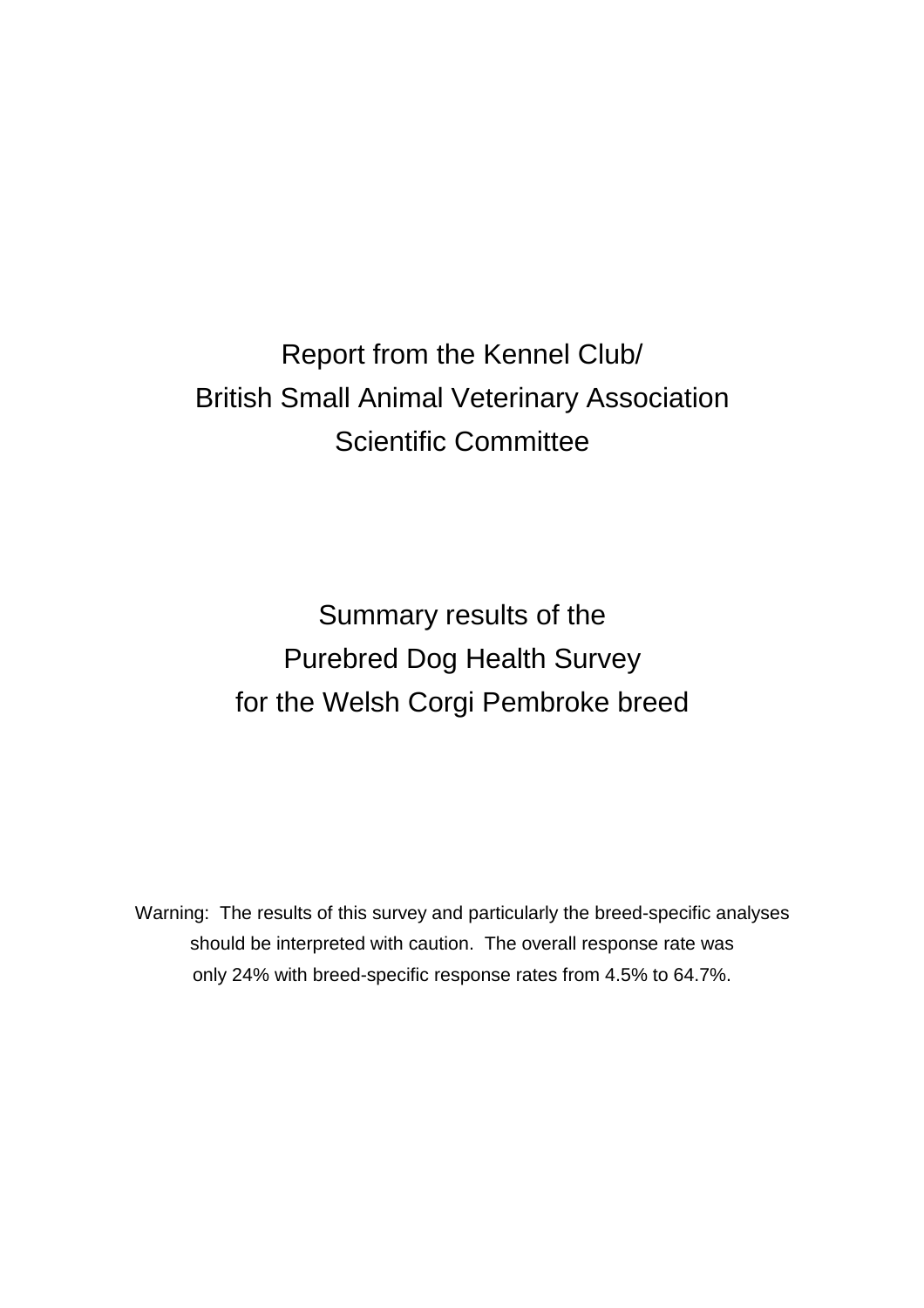## The Welsh Corgi breeds

A total of 416 forms were sent out and 95 were returned, representing 312 live dogs. These breeds had a 22.8% combined response rate (95/416) and represented 0.69% of all returns (95/13,741).

### The Welsh Corgi Pembroke breed

#### **Mortality data**

A total of 116 deaths were reported and this represents 0.73% of all deaths reported in the survey (116/15,881). The median age at death for the Welsh Corgi Pembroke breed was 12 years and 3 months (min = 4 years and 1 month, max = 16 years and 6 months) and this was higher than the overall median of 11 years and 3 months (Figure 1). Table 1 shows the causes of death for the Welsh Corgi Pembroke breed. Age at death is presented for the most common causes of death (Figure 2).

Table 1. Causes of death by organ system/category for the Welsh Corgi Pembroke breed.

| Cause of death |                   | Ν              | %     | Most common specific causes in descending order       |  |
|----------------|-------------------|----------------|-------|-------------------------------------------------------|--|
| 1              | Cancer            | 33             | 28.5  | Unspecified; type unspec (mammary; prostate; liver)   |  |
| 2              | Old age           | 26             | 22.4  | Old age and age combinations                          |  |
| 3              | Urologic          | 10             | 8.6   | Kidney failure (chronic>acute); urethral obstruction  |  |
| 4              | Cardiac           | 9              | 7.7   | Heart attack; heart failure; disease (unspecified)    |  |
| 5              | Neurologic        | 9              | 7.7   | Spinal paralysis; seizures; meningitis                |  |
| 6              | Other             | 6              | 5.2   | Uncodeable                                            |  |
|                | Cerebrovascular   | 5              | 4.3   | Stroke or cerebral vascular accident                  |  |
| 8              | Trauma            | 3              | 2.6   | RTA; spinal injury                                    |  |
| 9              | Perioperative     | 3              | 2.6   | Post-operative                                        |  |
| 10             | Combinations      | 2              | 1.7   | Blindness & renal failure; cancer (stomach & kidneys) |  |
| 11             | Hepatic           | $\overline{2}$ | 1.7   | Liver disease (unspecified); chronic liver failure    |  |
| 12             | Gastrointestinal  | 2              | 1.7   | Gastric dilatation/volvulus; unspecified              |  |
| 13             | Immune mediated   | 2              | 1.7   | MMM; autoimmune (unspecified)                         |  |
| 14             | Respiratory       | 1              | 0.9   | Pneumonia                                             |  |
| 15             | Collapse          |                | 0.9   |                                                       |  |
| 16             | <b>Infection</b>  |                | 0.9   | Kidney infection                                      |  |
| 17             | Internal bleeding |                | 0.9   |                                                       |  |
|                | Total             |                | 100.0 |                                                       |  |



Figure 1. Histogram showing the frequency (as number of dogs) of age at death (in years) for the 116 Welsh Corgi Pembroke deaths with age at death reported.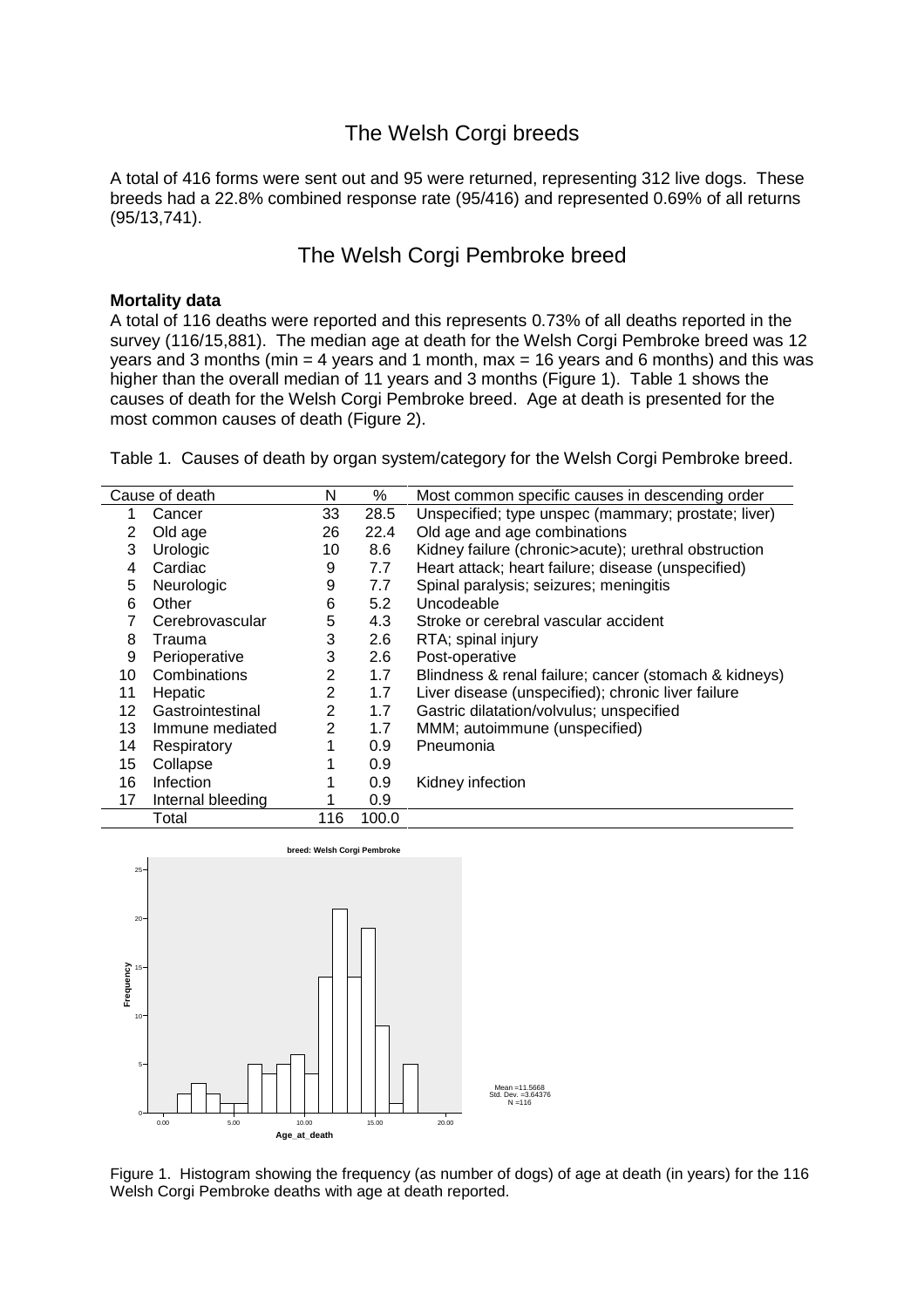

Figure 2. Box and whisker plot of age at death in years for the most common causes of death in the Welsh Corgi Pembroke breed (N=116). The dashed line  $(- - -)$  is the overall median age at death for all dogs in the survey and the dotted line (----) is the overall median age of death for the Welsh Corgi Pembroke breed. The solid line within each grey box represents the median age at death from the condition.

#### **Morbidity data**

The median current age of the 218 live dogs with a reported age was 4 years and 3 months (min=1 month, max=16 years and 10 months, Figure 3). Health information was reported for 220 live dogs of which 147 (67%) were healthy and 73 (33%) had at least one reported health condition, resulting in a total of 95 reported conditions with a median of 1 condition/dog (min=1, max=4).

The median current age of all healthy dogs with a reported age (N=147) was 3 years and 2 months (min=3 months, max=16 years and 10 months). The distribution of gender and neuter status is shown in Table 2.

The median current age of all dogs with one or more disease conditions and a reported age (N=71) was 6 years (min=1 month, max=16 years). The median age at diagnosis for all disease occurrences with a reported age at diagnosis  $(N=91)$  was 4 years (min= 1 month, max= 15 years, Figure 4). Table 3 shows the disease conditions for the Welsh Corgi Pembroke breed. Age at diagnosis is presented for the most common disease conditions (Figure 5).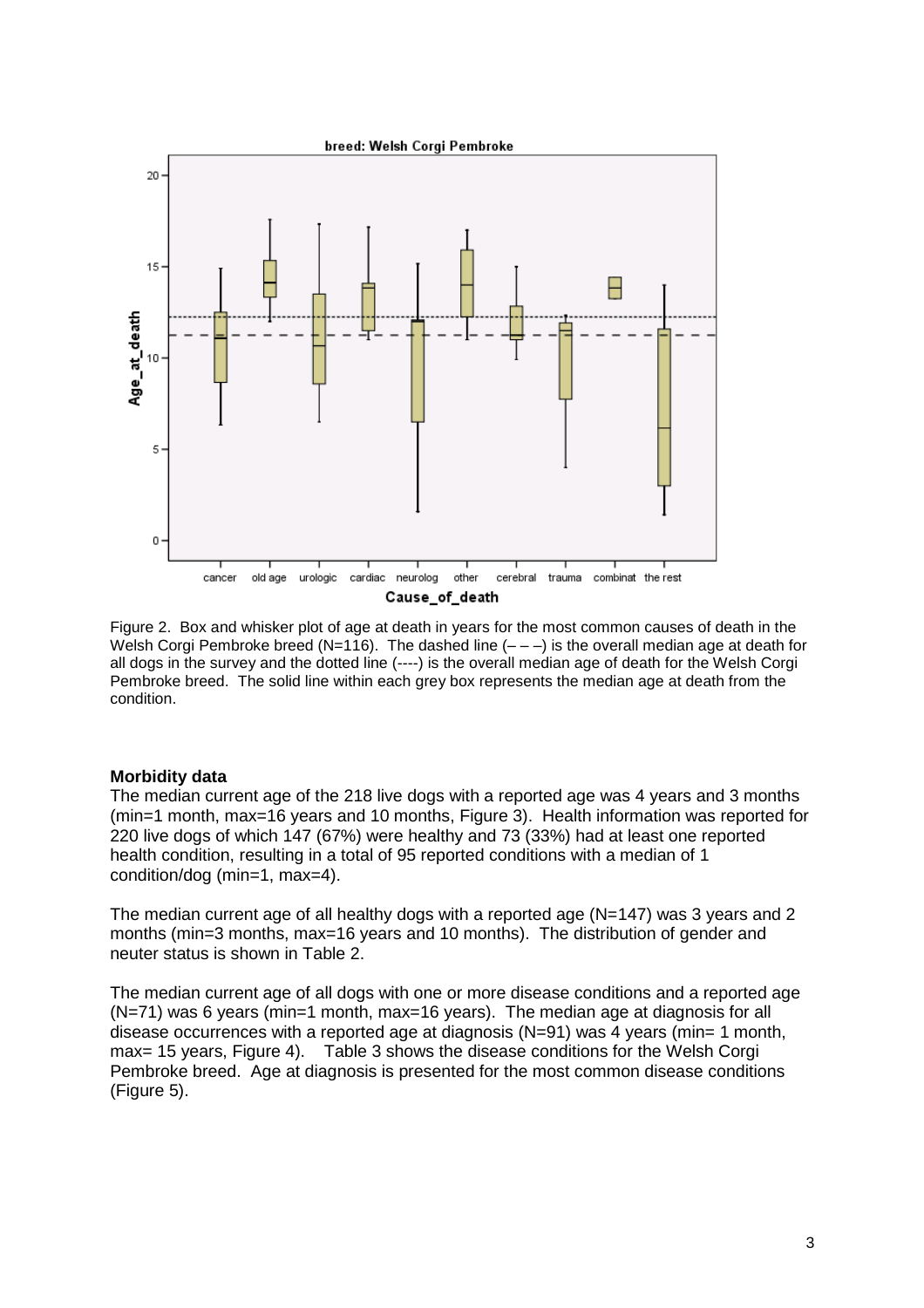Table 2. Distribution of gender and neuter status for the 220 Welsh Corgi Pembroke breed with reported gender and neuter status.

|        | Neuter status |          |            |  |  |  |
|--------|---------------|----------|------------|--|--|--|
| Gender | Intact        | Neutered | Totals     |  |  |  |
| Female | 115           | 34       | 149 (68%)  |  |  |  |
| Male   | 59            | 12       | 71 (32%)   |  |  |  |
| Totals | 174 (79%)     | 46 (21%) | 220 (100%) |  |  |  |

There was no association between gender and neuter status (P=0.3130).



Figure 3. Histogram showing frequency of current age in years for the 220 live Welsh Corgi Pembroke breed with age reported.



Figure 4. Histogram showing frequency of age at diagnosis for the 71 Welsh Corgi Pembroke breed with one or more disease conditions, using the youngest age at which a disease condition was first reported for those dogs with more than one disease condition or episode.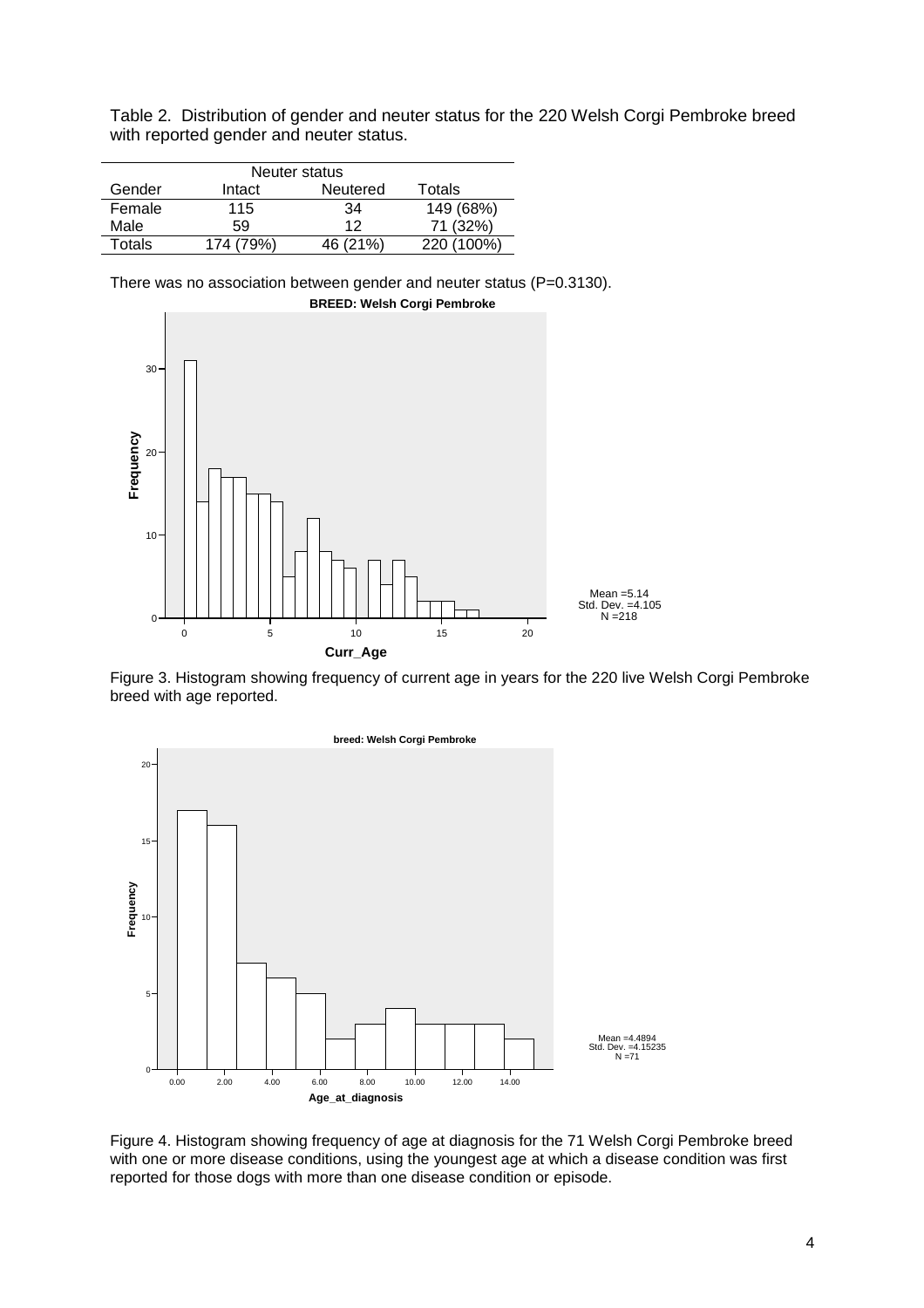

Figure 5. Box and whisker plot of age at diagnosis in years for the most common disease conditions in descending order for the Welsh Corgi Pembroke breed (N=71 dogs with 91 conditions with age reported). The dashed line  $(- -)$  is the overall median age at diagnosis for all dogs in the survey and the dotted line (----) is the overall median age at diagnosis for the Welsh Corgi Pembroke breed. The solid line within each grey box represents the median age at diagnosis from the condition.